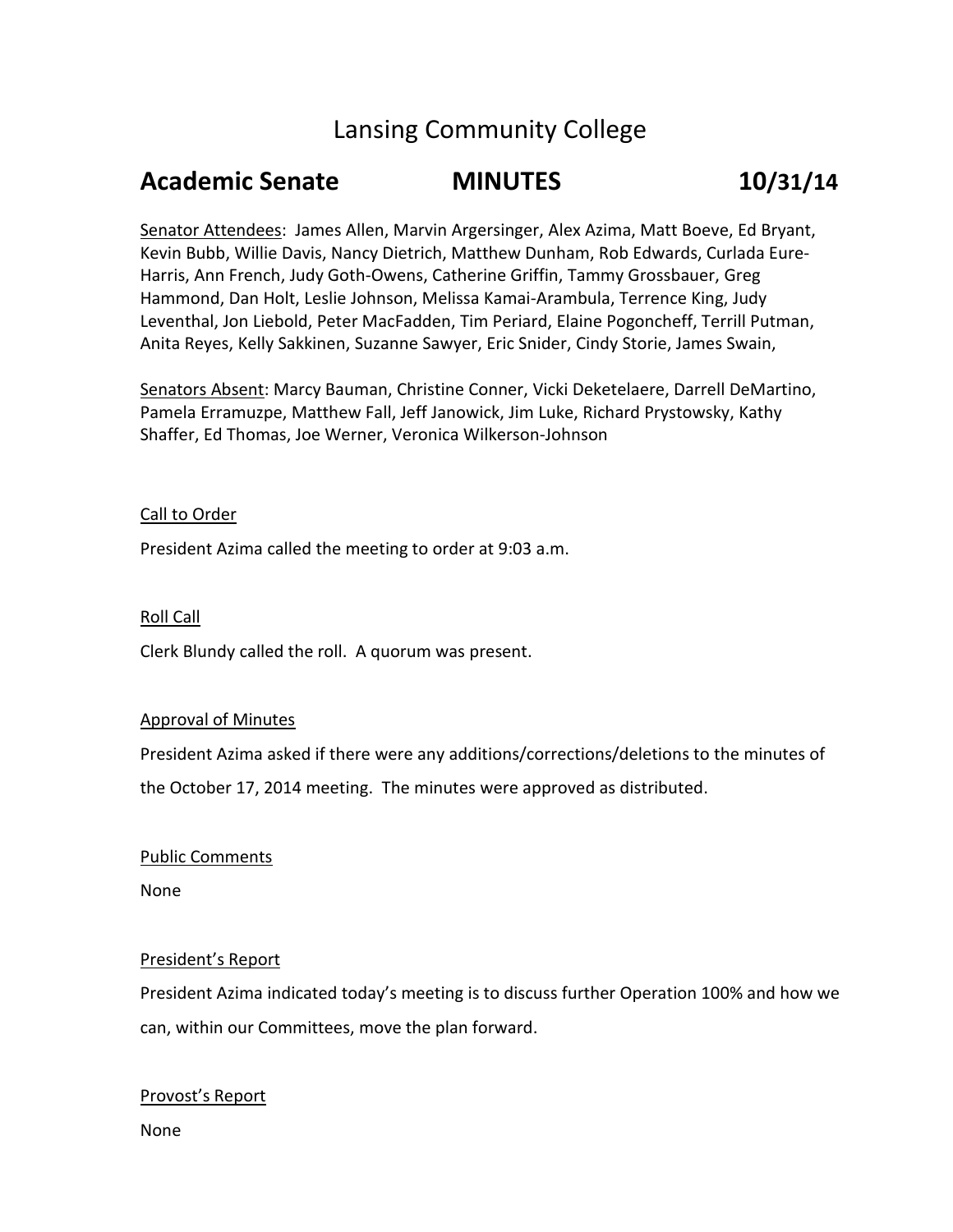# Discussion Items

- a. Recommendation regarding deadline for textbook changes in cases where a new instructor is assigned to a course: Discussion included:
	- It should be at the student's convenience not the instructors. If the student has already purchased the book, instructor should go with it.
	- How accommodating is the bookstore?
	- A lot of students don't buy the book until the first class anyway, in case the class is cancelled.
	- Cost of the book should be a factor in the decision.
	- There may be a regulatory issue with textbook selection prior to the start of registration?
	- Why are instructors of the same course using different books? Pedagogical viewpoints, different strengths by instructors.

Senator Sawyer let the group know there is a Textbook Committee, chaired by Don Wilske, currently looking at textbook costs and other textbook issues. There are federal regulations regarding being up front to students on the total cost of a course, including the cost of textbooks that need to be considered. Senator Grossbauer suggested LCC consult with attorney regarding legal interpretation of the federal regulation language.

Senator Sawyer also mentioned that the library has a faculty-reserved section for textbooks to be available for students to photocopy sections of a book or check out in a limited way rather than purchase it. There is an RFP for a virtual bookstore and the Textbook Committee is currently gathering from divisions and programs, information on how textbooks are chosen.

President Azima asked the senators to be pro-active and check with their divisions and programs on the status of the request for information to the divisions and programs and get this information to the Textbook Committee/Don Wilske.

# b. Strategic Communications Director:

President Azima had asked Matt Davis to attend a Senate meeting to talk to senators about his work as the new Strategic Communications Director. Matt oversees Marketing and Public Relations, which are both closely linked to enrollment and recruitment. He gave a brief professional background history, which included being a journalist for 12 years, working for the Department of Corrections, receiving law degree from Cooley, where he also taught, and his desire to get back to communications, which led him to this position.

He reminded folks about The Star newsletter and encouraged senators to submit to him any information for this weekly communication. The goal is to celebrate faculty by spotlighting articles that are published, community work, unique courses at LCC, etc.